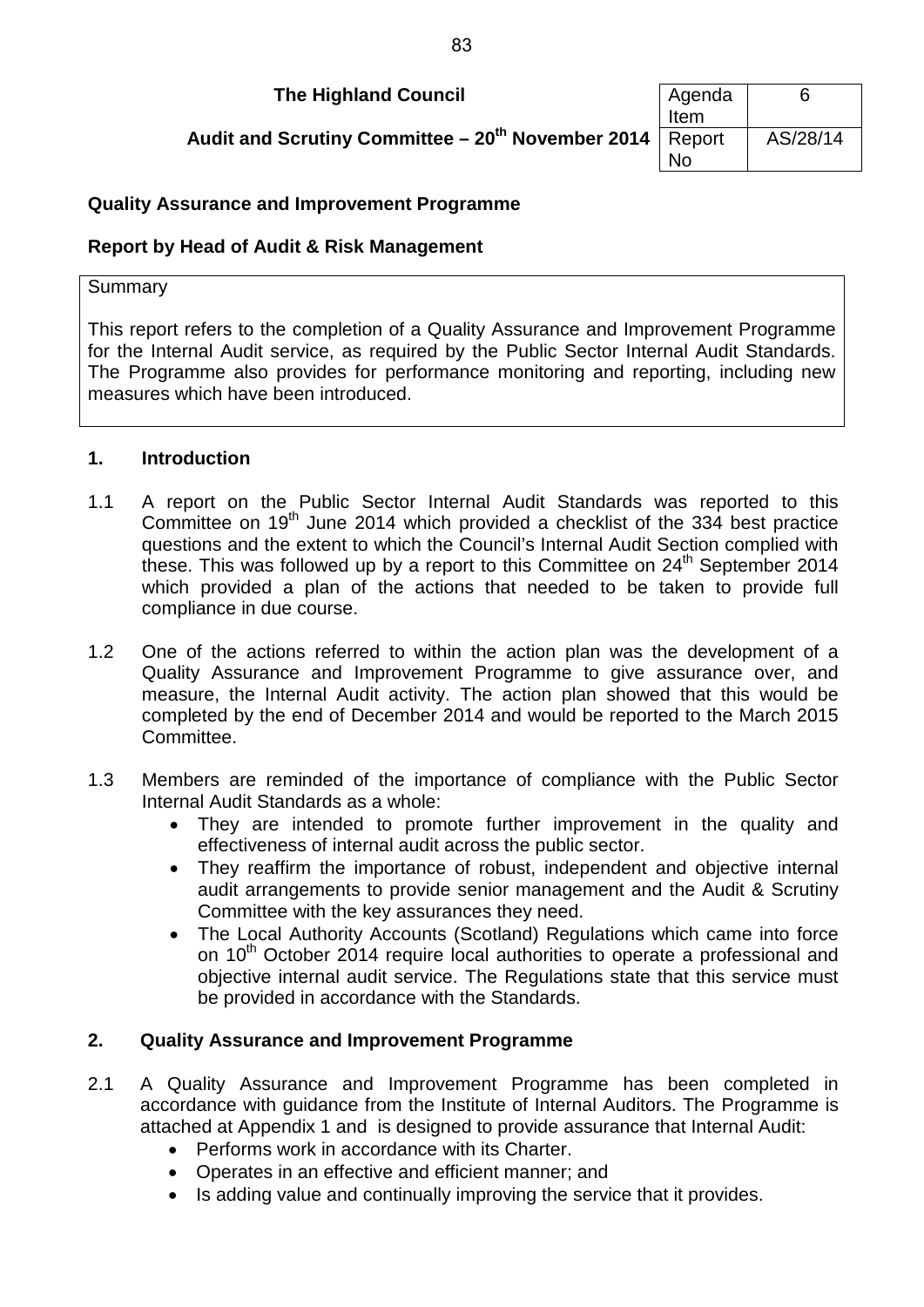- 2.2 The Quality Assurance and Improvement Programme provides for the following:
	- Ongoing reviews of the performance of the internal audit activity.
	- Annual self-assessments against the Public Sector Internal Audit Standards.
	- External assessments every 5 years.
- 2.3 In drafting the Quality Assurance and Improvement Programme an opportunity has been taken to extend the remit of this beyond that provided for within the Institute of Internal Auditors' guidance. A section on performance management has therefore been added which, as well as capturing the existing performance indicators which are reported annually, also captures additional indicators with a view to improved performance reporting. The indicators have also been divided into the following headings:
	- Financial.
	- Quality.
	- Business Processes.
	- Staffing.

All of the indicators will be introduced with effect from  $1<sup>st</sup>$  April 2015.

## **3. Implications**

- 3.1 Risk implications -The risk of not having a Quality Assurance and Improvement Programme in place or one which does not comply with the requirements of the Public Sector Internal Audit Standards is that the Council will not be compliant with the Local Authority Accounts (Scotland) Regulations 2014.
- 3.2 There are no resource, legal; equalities; climate change/carbon clever, rural and Gaelic implications as a direct result of this report.

### **Recommendation**

Members are asked to consider and approve the Quality Assurance and Improvement Programme together with the revised performance measures.

| Designation: | Head of Audit & Risk Management             |
|--------------|---------------------------------------------|
| Date:        | 5 <sup>th</sup> November 2014               |
| Author:      | Nigel Rose, Head of Audit & Risk Management |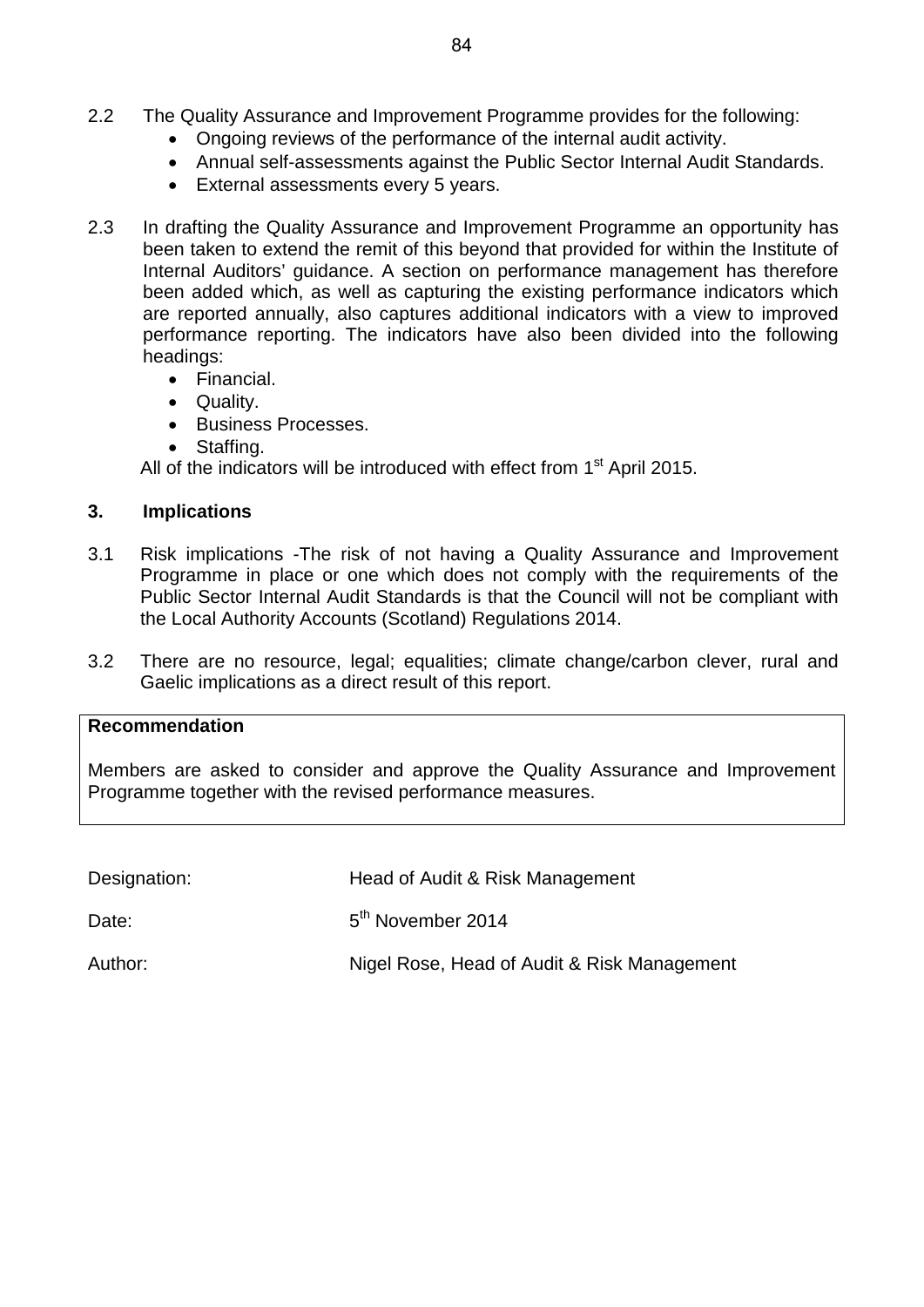### **Quality Assurance and Improvement Programme (QAIP)**

#### **1. Introduction**

1.1 The Institute of Internal Auditors (IIA) Practice Guide *"Quality Assurance and Improvement Programme*" defines a quality assurance and improvement programme as:

*"An ongoing and periodic assessment of the entire spectrum of audit and consulting work performed by the internal audit activity. These ongoing and periodic assessments are composed of rigorous, comprehensive processes; continuous supervision and testing of internal audit and consulting work; and periodic validations of conformance with the Definition of Internal Auditing, the Code of Ethics, and the Standards. This also includes ongoing measurement and analyses of performance metrics (e.g. internal audit plan accomplishment, recommendations accepted and customer satisfaction). If the assessments' results indicate areas for improvement by the internal audit activity, the chief audit executive will implement the improvements through the QAIP."*

1.2 The Public Sector Internal Audit Standards (PSIAS) require the following:

### **Standard 1300: Quality Assurance and Improvement Programme**

The chief audit executive must develop and maintain a quality assurance and improvement programme that covers all aspects of the internal audit activity.

### **Standard 1310: Requirements of the Quality Assurance and Improvement Programme**

The quality assurance and improvement programme must include both internal and external assessments;

#### **1311: Internal Assessments**

Internal assessments must include:

- Ongoing monitoring of the performance of the internal audit activity; and
- Periodic self-assessments or assessments by other persons within the organisation with sufficient knowledge of internal audit practices.

#### **1312: External Assessments**

External assessments must be conducted at least once every five years by a qualified, independent assessor or assessment team from outside the organisation. The chief audit executive must discuss with the board:

- The form of external assessments:
- The qualifications and independence of the external assessor or assessment team, including any potential conflict of interest.

#### **Standard 1320: Reporting on the Quality Assurance and Improvement Programme**

The chief audit executive must communicate the results of the quality assurance and improvement programme to senior management and the board;

### **1321: Use of "Conforms with the International Standards for the Professional Practice of Internal Auditing"**

The chief audit executive may state that the internal audit activity conforms with the International standards for the Professional Practice of Internal Auditing only if the results of the quality assurance and improvement programme support this statement.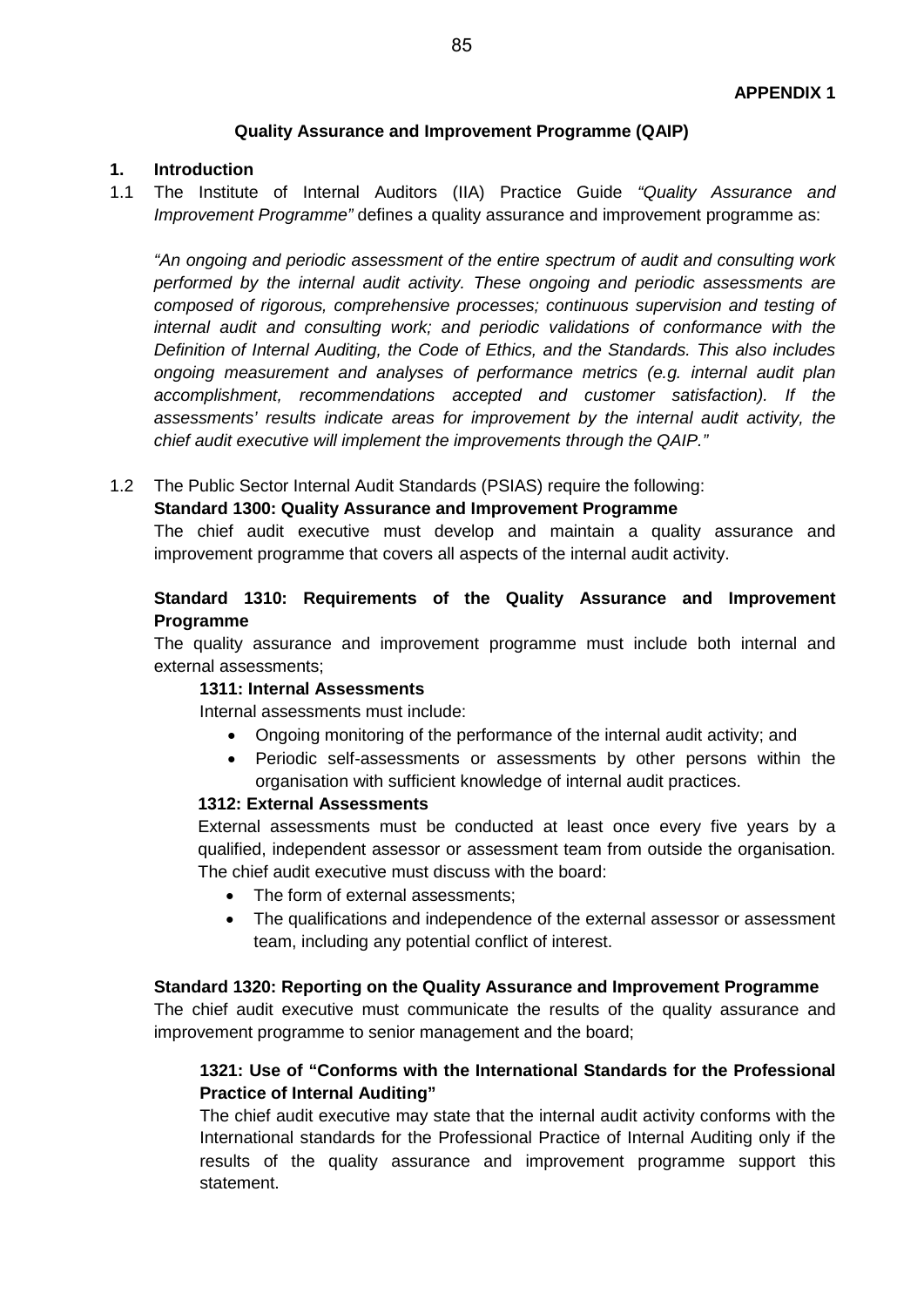### **1322: Disclosure of Non-conformance**

When non-conformance with the *Definition of Internal Auditing,* the *Code of Ethics*  or the *Standards* impacts the overall scope or operation of the internal audit activity, the chief audit executive must disclose the non-conformance and the impact to senior management and the board.

### **2. Purpose and Responsibility**

- 2.1 The Quality Assurance and Improvement Programme (QAIP) is designed to provide reasonable assurance to its key stakeholders that Internal Audit:
	- Performs work in accordance with its Charter.
	- Operates in an effective and efficient manner; and
	- Is adding value and continually improving the service that it provides.
- 2.2 The Head of Audit & Risk Management is responsible for the QAIP and will ensure that the results of this are communicated annually to the Audit & Scrutiny Committee as part of the annual assessment of the effectiveness of the Internal Audit Section.

## **3. Quality Assurance & Improvement Programme**

- 3.1 The IIA Practice Guide requires that a QAIP should enable conclusions to be drawn on the quality of the internal audit activity and lead to recommendations for appropriate improvements. It enables an evaluation of:
	- Conformance with the Definition of Internal Auditing, the Code of Ethics and the Standards.
	- The adequacy of the Internal Audit Charter.
	- The contribution to the organisation's governance, risk management and control processes.
	- Completeness of coverage of the audit universe.
	- Compliance with applicable laws and regulations.
	- The risks affecting the operation of the internal audit activity itself.
	- The effectiveness of continuous improvement activities and adoption of best practices.
	- Whether the internal audit activity adds value, improves the organisation's operations and contributes to the attainment of objectives.
- 3.2 The QAIP is attached at Appendix A and demonstrates how this has been applied at the three levels (Engagement level; Activity level and External perspective) referred to within the IIA Practice Guide.

## **4. Performance**

4.1 The Head of Audit & Risk Management, the Audit & Scrutiny Committee, the Executive Leadership Team and External Audit all need to be able to evaluate the effectiveness and efficiency of internal audit operations. In order to do this, a range of measures and indicators have been established which are provided in the table at Appendix B. The measures concerned follow guidance from the Chartered Institute of Public Finance & Accountancy (Cipfa) and are designed to appraise the performance and value of internal audit work in addition to measuring the responsiveness of clients to Internal Audit work. The performance measures will be reported either quarterly or annually to the Audit & Scrutiny Committee as indicated within the table.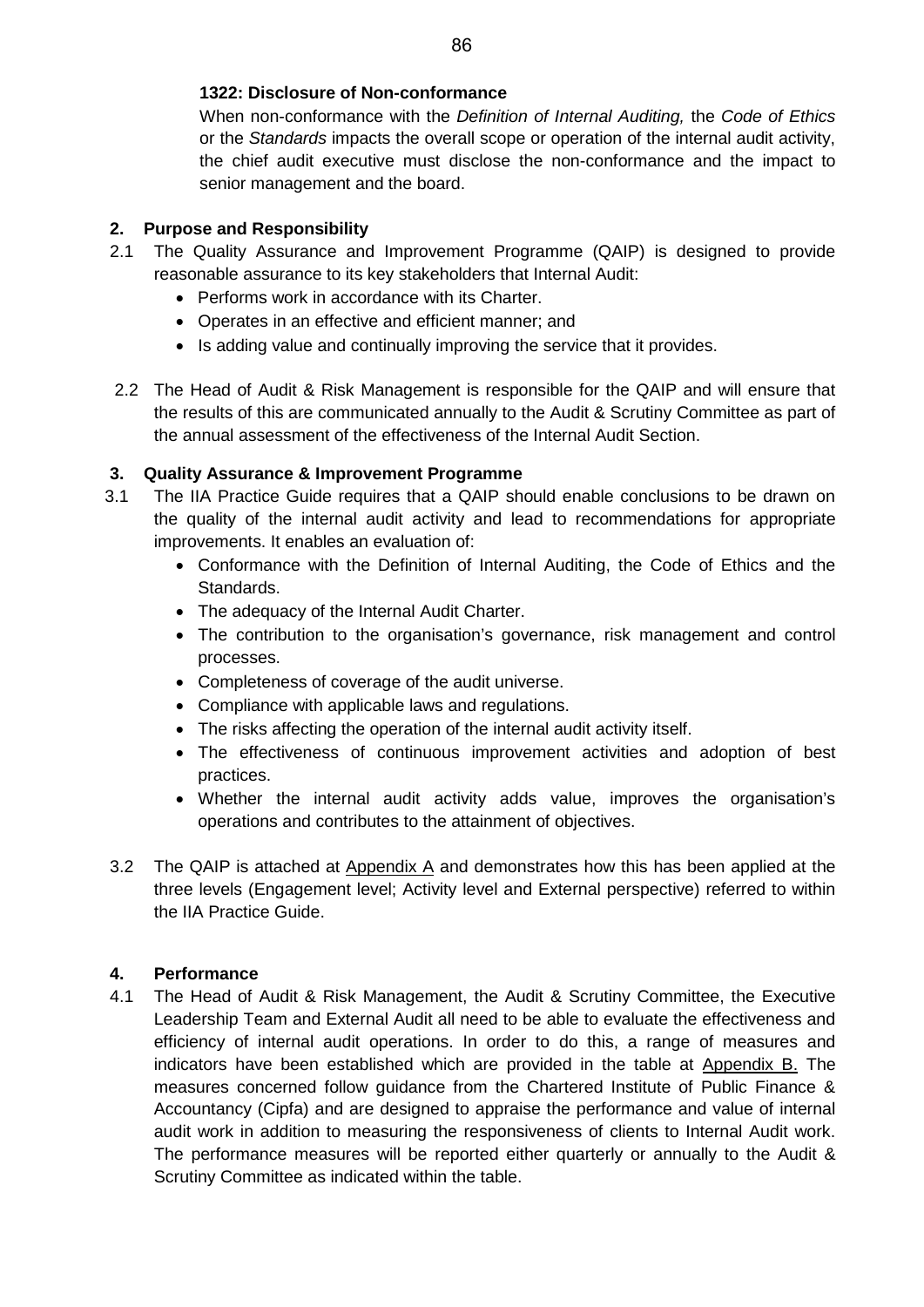# **QUALITY ASSURANCE AND IMPROVEMENT PROGRAMME**

| Level     |                                                                                                                                                             | <b>Evidence</b> |                                                                                                                                                                                                                                                                                                                                                                                                                                                                                                                                                                                                                      |  |
|-----------|-------------------------------------------------------------------------------------------------------------------------------------------------------------|-----------------|----------------------------------------------------------------------------------------------------------------------------------------------------------------------------------------------------------------------------------------------------------------------------------------------------------------------------------------------------------------------------------------------------------------------------------------------------------------------------------------------------------------------------------------------------------------------------------------------------------------------|--|
|           | <b>Internal Audit Engagement Level</b>                                                                                                                      |                 |                                                                                                                                                                                                                                                                                                                                                                                                                                                                                                                                                                                                                      |  |
|           | The Head of Audit & Risk Management provides assurance that:                                                                                                |                 |                                                                                                                                                                                                                                                                                                                                                                                                                                                                                                                                                                                                                      |  |
|           | Appropriate processes have been used to translate audit plans into<br>specific, appropriately resourced audit engagements.                                  |                 | The audit planning methodology is detailed within the Internal Audit<br>Manual and provides for stakeholder consultation and assessment<br>of resources.<br>Audit plan sets out the resources required for each engagement.<br>• Terms of reference prepared for each audit engagement which are<br>agreed with the appropriate stakeholder.                                                                                                                                                                                                                                                                         |  |
|           | Planning, fieldwork conduct and reporting/communicating results conform<br>to the Definition of Internal Auditing, the Code of Ethics and the<br>Standards. |                 | • The Audit Manual sets out the various processes to ensure<br>consistent conformance to the Definition of Internal Auditing, the<br>Code of Ethics and the Standards.                                                                                                                                                                                                                                                                                                                                                                                                                                               |  |
|           | Appropriate mechanisms are established and used to<br>follow up<br>management actions in response to audit recommendations.                                 |                 | • All agreed actions arising from audit engagements are "action<br>tracked" and reported to the Audit & Scrutiny Committee. Where<br>audit engagements report an unfavourable opinion or report "high<br>risk" recommendations, consideration is given within the following<br>year's audit plan to conducting a detailed follow-up review.<br>• Actions are recorded in the Council's Performance & Risk<br>Management System and also "Galileo," the automated audit<br>management system.<br>The action tracking process is detailed within the Internal Audit<br>Manual and the Council's Financial Regulations. |  |
| $\bullet$ | Post-engagement client surveys, lessons learned, self-assessments, and<br>other mechanisms to support continuous improvement are completed.                 |                 | Client Audit Questionnaires are issued at the end of each audit<br>engagement and the results are acted upon and are reported<br>annually to the Audit & Scrutiny Committee.<br>Post-Audit Assessments are completed at the end of each audit<br>engagement affording the opportunity for the auditor responsible<br>for the assignment to discuss any issues, including performance                                                                                                                                                                                                                                 |  |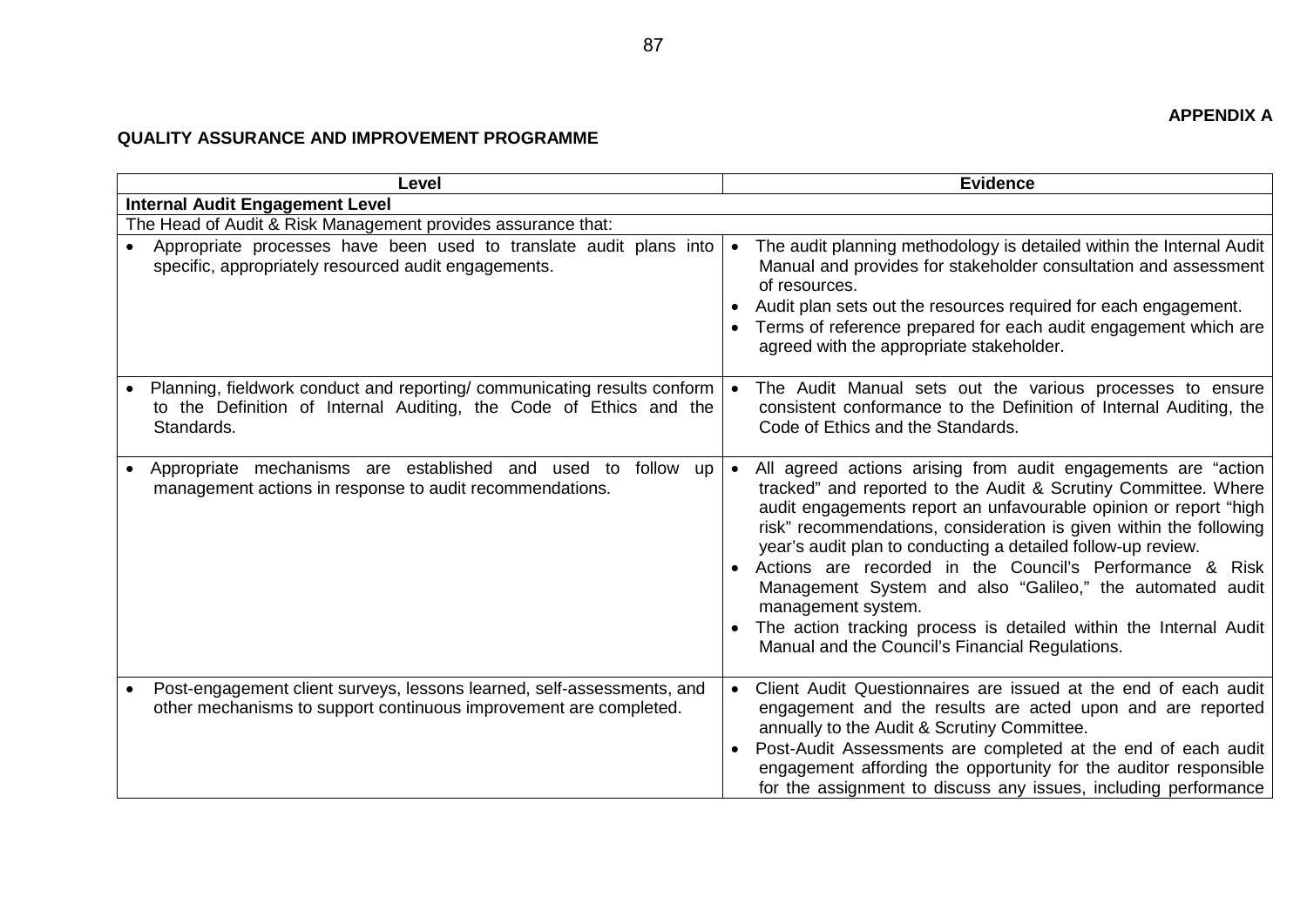|                                                                                                                                                                                                                                                           | and lessons learned, with their line manager.<br>Benchmarking and performance management are used as a tool<br>for continuous improvement.                                                                                                                                                                                                                                                                                                                                                                                                                                                        |
|-----------------------------------------------------------------------------------------------------------------------------------------------------------------------------------------------------------------------------------------------------------|---------------------------------------------------------------------------------------------------------------------------------------------------------------------------------------------------------------------------------------------------------------------------------------------------------------------------------------------------------------------------------------------------------------------------------------------------------------------------------------------------------------------------------------------------------------------------------------------------|
| <b>Internal Audit Activity Level</b>                                                                                                                                                                                                                      |                                                                                                                                                                                                                                                                                                                                                                                                                                                                                                                                                                                                   |
| The Head of Audit & Risk Management provides assurance that:                                                                                                                                                                                              |                                                                                                                                                                                                                                                                                                                                                                                                                                                                                                                                                                                                   |
| Written policies and procedures, covering<br>both technical<br>and<br>administrative matters are formally documented to guide audit staff in<br>consistent conformance with the Definition of Internal Auditing, the Code<br>of Ethics and the Standards. | An annual assessment is undertaken, which is reported to the Audit &<br>Scrutiny Committee, in order to determine the extent to which Internal<br>Audit conforms to the Definition of Internal Auditing, the Code of<br>Ethics and the Standards.<br>The following policies and procedures are in place:<br>• Internal Audit Charter, setting out the purpose, authority and<br>responsibility of Internal Audit.<br>Internal Audit Manual, providing guidance on working practices.<br>Galileo User Manual, providing technical guidance on the use of<br>the automated audit management system. |
| • Audit work conforms to written policies and procedures.                                                                                                                                                                                                 | • Use of Galileo helps to ensure that audit assignments are<br>undertaken in a consistent manner and also demonstrates that key<br>stages of the audit have been subject to appropriate supervision<br>and management.<br>• Working papers, draft reports and final reports are checked and<br>approved as appropriate by managers and by the Head of Audit &<br>Risk Management in order to ensure that the work meets the<br>objectives identified within the terms of reference and also that it<br>has been completed in accordance with the Audit Manual and the<br>Galileo User Manual.     |
| Audit work achieves the general purposes and responsibilities described in<br>the internal audit charter, the Definition of Internal Auditing, the Code of<br>Ethics, and the Standards.                                                                  | As above, an annual assessment is undertaken, which is reported to<br>the Audit & Scrutiny Committee, in order to determine the extent to<br>which Internal Audit conforms to the Definition of Internal Auditing, the<br>Code of Ethics and the Standards.                                                                                                                                                                                                                                                                                                                                       |
| Internal audit work meets stakeholder expectation.                                                                                                                                                                                                        | • Annual planning meetings with Service Directors help to ensure<br>that audit engagements meet stakeholder expectation, add value                                                                                                                                                                                                                                                                                                                                                                                                                                                                |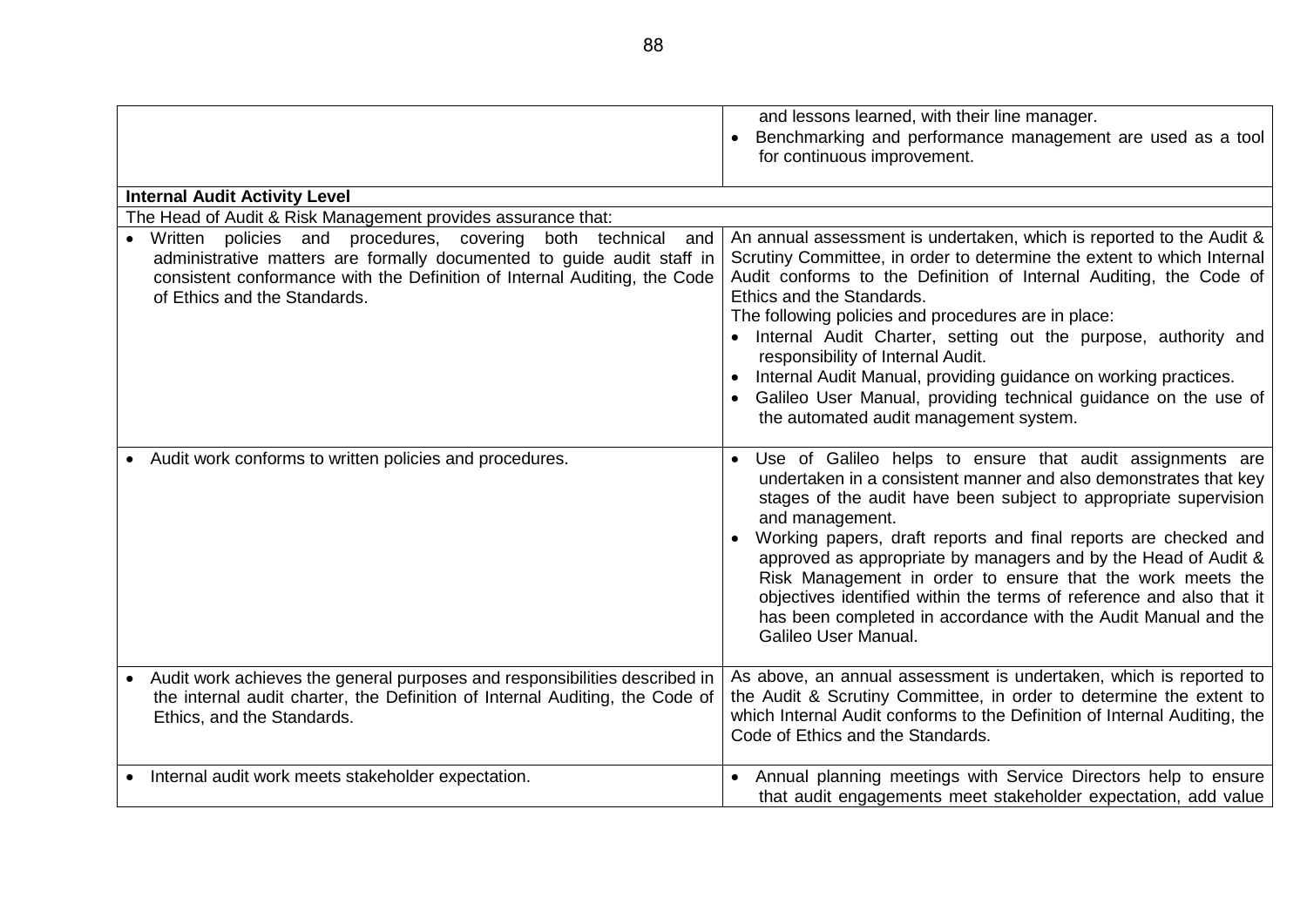|                                                                                                                                                                                                                                                                                                                                                                                                                                     | and lead to improvement.<br>• Terms of reference are agreed with the appropriate stakeholder to<br>ensure that the proposed scope of the work is appropriate and<br>sufficient.<br>There is supervision and management of each engagement,<br>including review of working papers, draft report and final report.<br>• Client Audit Questionnaires are issued at the end of each audit<br>engagement and the results are acted upon and are reported<br>annually to the Audit & Scrutiny Committee.                                                                                                                               |
|-------------------------------------------------------------------------------------------------------------------------------------------------------------------------------------------------------------------------------------------------------------------------------------------------------------------------------------------------------------------------------------------------------------------------------------|----------------------------------------------------------------------------------------------------------------------------------------------------------------------------------------------------------------------------------------------------------------------------------------------------------------------------------------------------------------------------------------------------------------------------------------------------------------------------------------------------------------------------------------------------------------------------------------------------------------------------------|
| The internal audit activity adds value and improves the organisation's<br>operations.                                                                                                                                                                                                                                                                                                                                               | As above                                                                                                                                                                                                                                                                                                                                                                                                                                                                                                                                                                                                                         |
| Resources for the internal audit activity are efficiently and effectively<br>utilised.                                                                                                                                                                                                                                                                                                                                              | Time budgets are allocated for each audit engagement which are<br>$\bullet$<br>administered through Galileo, enabling weekly reports to be<br>generated showing the resources used in comparison with the<br>allocated budget.<br>• Post-Audit Assessments are completed at the end of each audit<br>engagement which consider the time budget allocated in<br>comparison with the time allocated.<br>Client Audit Questionnaires enable feedback on whether the audit<br>engagement met the client expectations and was effective.                                                                                              |
| <b>External Perspective</b>                                                                                                                                                                                                                                                                                                                                                                                                         |                                                                                                                                                                                                                                                                                                                                                                                                                                                                                                                                                                                                                                  |
| The Head of Audit & Risk Management ensures that the internal audit<br>activity undergoes an external assessment (either an independent<br>external assessment or a self-assessment with independent validation) at<br>least once every five years by an independent assessor or assessment<br>team from outside the organisation that qualified in the practice of internal<br>auditing as well as the quality assessment process. | The Scottish Local Authorities Chief Internal Auditors Group<br>(SLACIAG) is developing a framework for undertaking external<br>assessments as follows:<br>• Each local authority will be reviewed within the required timetable<br>for compliance (i.e. within the first 5 years of the PSIAS being in<br>place).<br>• The SLACIAG Committee will oversee<br>the framework's<br>implementation and will provide a level of scrutiny and quality<br>assurance to ensure the adequacy of the process and to arbitrate<br>over any disputed outcomes as required.<br>Each authority will be allocated another authority to assess. |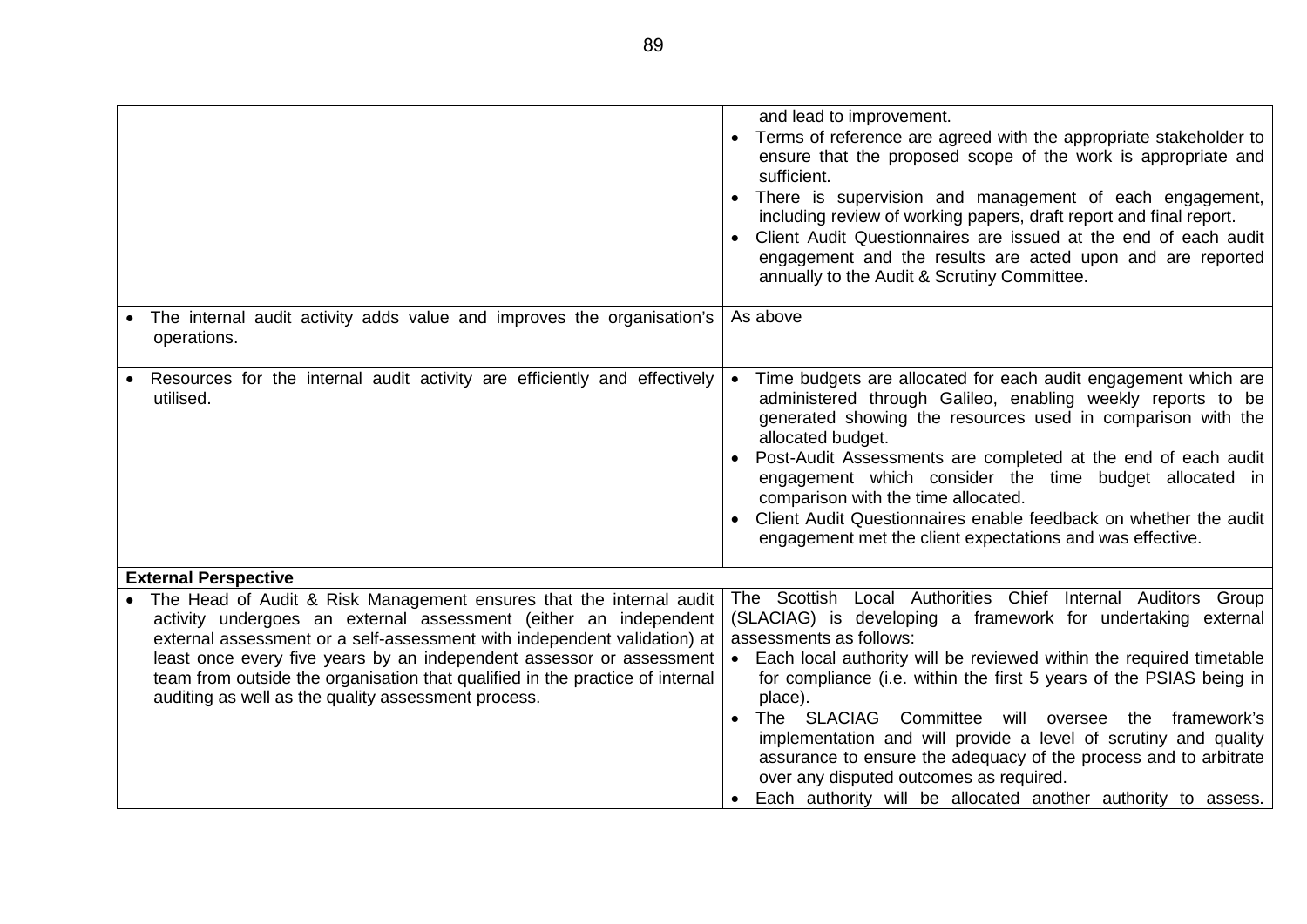|                                                                                                                                                                                                                                                                                                                                                                                                                                                                                | Allocations will take cognisance of the existing closeness of<br>relationships which already exist between authorities and also of<br>geographical and logistical issues which may be relevant. The<br>arrangements which will be developed will ensure that there is<br>sufficient transparent independence in place to ensure that the<br>assessment is truly an external assessment of conformance.<br>• Each Council's Chief Audit Executive may appoint a team to<br>undertake the assessment of the body to whom it has been<br>appointed, with the Chief Audit Executive being responsible for<br>authorising the final report on the EQA. All members of any EQA<br>team will be employed directly by the authority in question.<br>• A qualified assessor, or assessment team, would need to<br>demonstrate competence in two areas: the professional practice of<br>internal auditing; and the external assessment process, and it is<br>for the Chief Audit Executive of the body being assessed to<br>determine whether the assessor or team is sufficiently competent.<br>Where a team is undertaking the inspection, these competencies<br>must be held by the team collectively and not necessarily by all<br>individuals within the team. |
|--------------------------------------------------------------------------------------------------------------------------------------------------------------------------------------------------------------------------------------------------------------------------------------------------------------------------------------------------------------------------------------------------------------------------------------------------------------------------------|-----------------------------------------------------------------------------------------------------------------------------------------------------------------------------------------------------------------------------------------------------------------------------------------------------------------------------------------------------------------------------------------------------------------------------------------------------------------------------------------------------------------------------------------------------------------------------------------------------------------------------------------------------------------------------------------------------------------------------------------------------------------------------------------------------------------------------------------------------------------------------------------------------------------------------------------------------------------------------------------------------------------------------------------------------------------------------------------------------------------------------------------------------------------------------------------------------------------------------------------------------------|
| External assessors express an opinion on the entire spectrum of<br>assurance and consulting work performed (or that should have been<br>performed) by the internal audit activity, including its conformance with the<br>Definition of Internal Auditing, the Code of Ethics, and the Standards.<br>Assessors also conclude on the efficiency and effectiveness of the<br>internal audit activity in carrying out its charter and meeting the<br>expectations of stakeholders. | The above framework will take full cognisance of this requirement.                                                                                                                                                                                                                                                                                                                                                                                                                                                                                                                                                                                                                                                                                                                                                                                                                                                                                                                                                                                                                                                                                                                                                                                        |